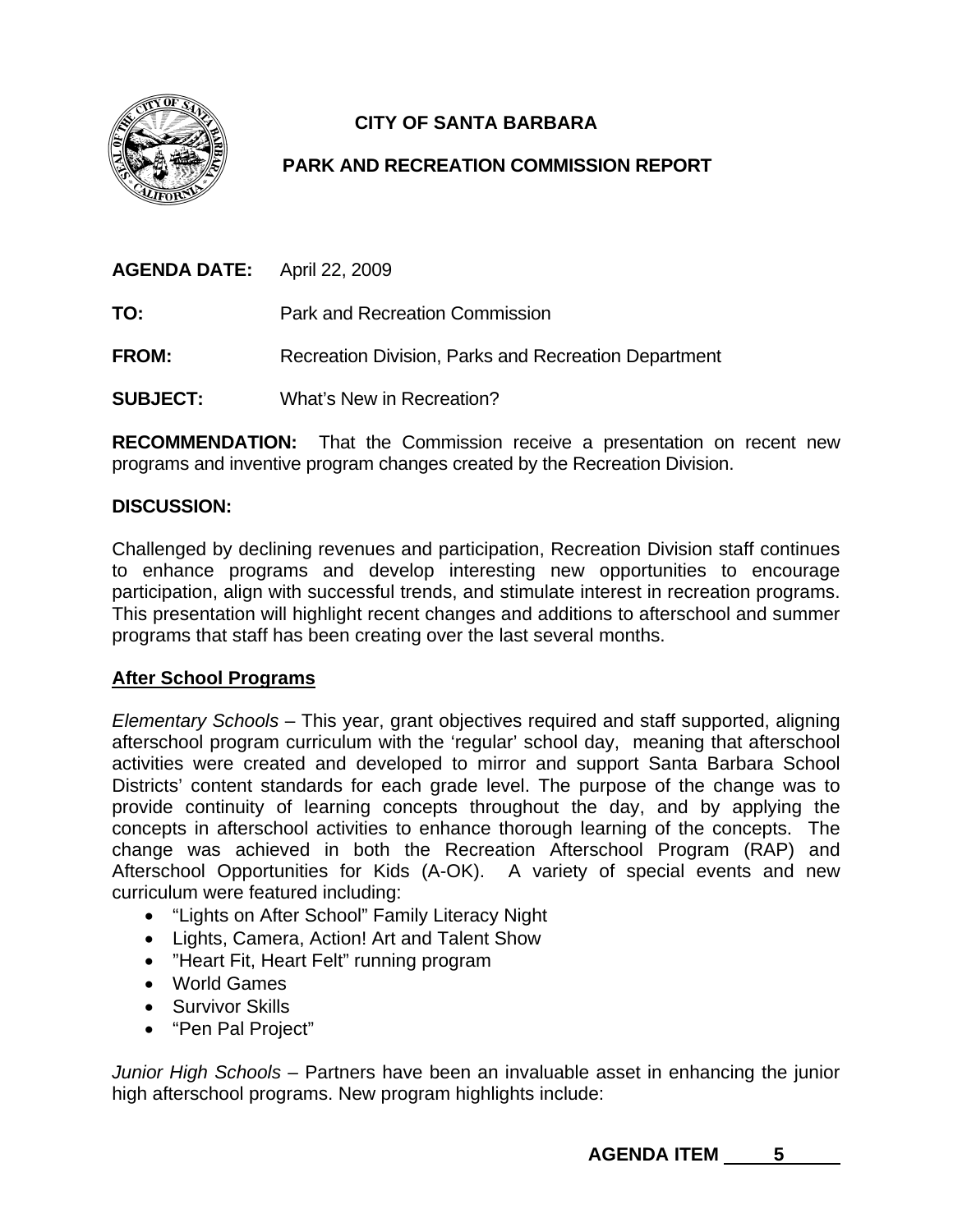Park and Recreation Commission Report What's New in Recreation? April 22, 2009 Page 2

- Police Activities League support of soccer and basketball leagues through additional coaching staff and uniforms
- Club West cross country program
- Bici Centro Girls Build a Bike

## **Summer Programs**

This summer, the Department will provide many new and innovative programs, while continuing the time tested basic programs that are affordable, and sometimes free. The free Summer Fun Drop-in Program was expanded to a full day in summer 2008 and continues to grow as the need for affordable recreational options for youth grows. This program will be offered at Franklin, McKinley, and Harding Elementary Schools this summer. The Department is also offering over 25 types of camps and sport clinics. Teaching Engineering to Kids with Legos, Camp Millionaire, Bike Adventures, Running Clinic, Cheer Camp, Camp Rad, Camp H2O, Junior Lifeguard Nippers Program, Junior Lifeguard Fitness, and Fun Program, "Free" Spring-Break Lifeguard Academy, Catch Me if You Can – Fishing Clinic, Ultimate Sports Week, and summer-long Baseball, Flag Football, and Soccer leagues for youth were new programs created at the request of parents to provide new and different things to do. This summer seems to be shaping up as the best year for a "staycation" – lots to do right here in beautiful Santa Barbara.

## **Community Partnerships**

The City of Santa Barbara and Santa Barbara School Districts have been exemplary leaders in collaborating to provide school–based and community youth development programs. We would like to recognize our many amazing partners who work with us daily to support and invest in youth programming including:

- After School Education and Safety program
- American Red Cross
- Bici Centro
- City of Santa Barbara Creeks, Libraries, Parks
- Club West
- Diabetes Resource Center
- Creative Wealth International
- Police Activities League

## **Summer Fun Solutions**

On Friday, April 24<sup>th</sup> from 11:30 am  $-$  1:00 pm, Recreation staff will host an open house at the Carrillo Recreation Center to spread the word about the interesting variety of affordable, quality programs we provide. Information tables, mini-demos, and registration will be available. City and downtown employees were targeted to attend,